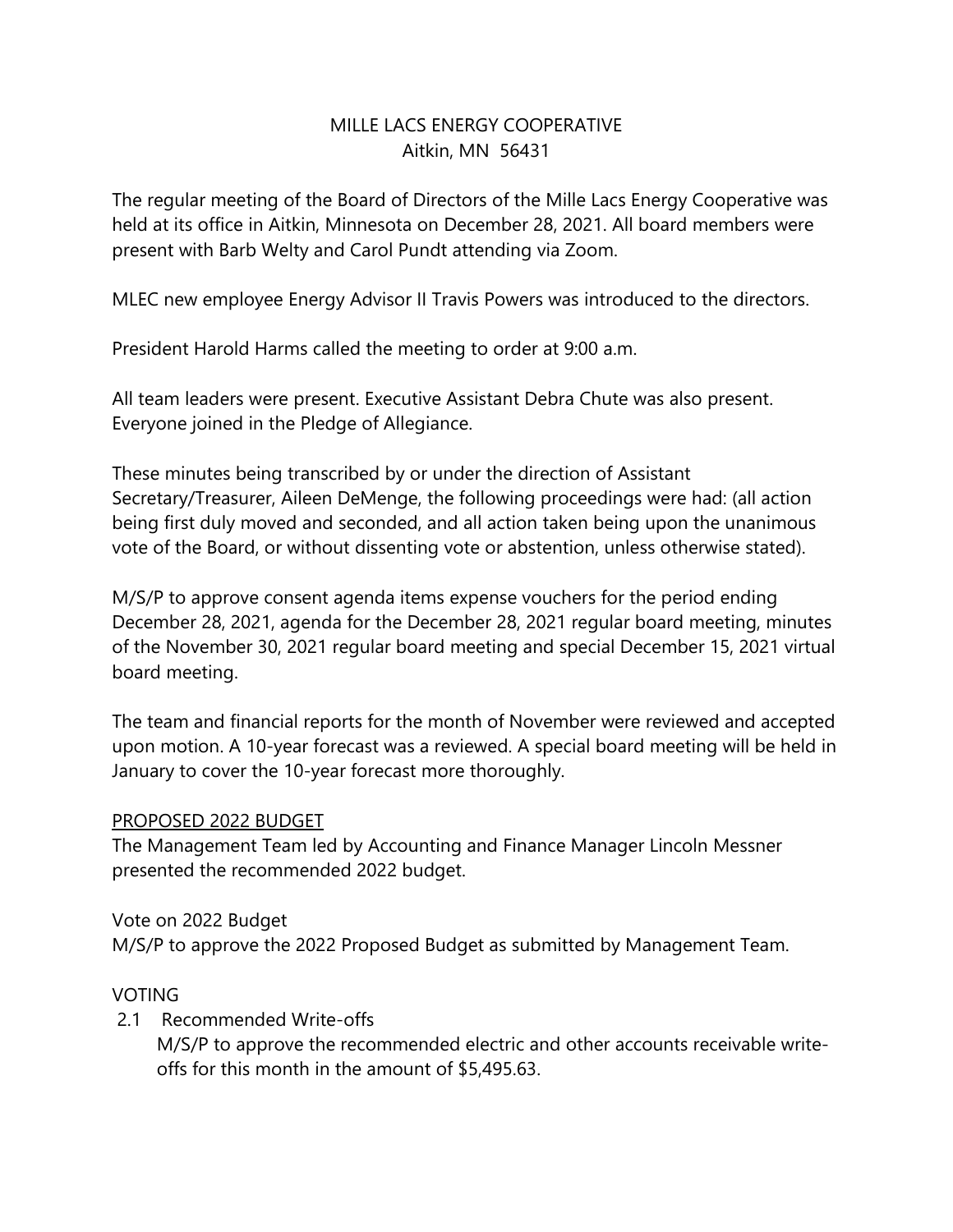Regular Board Meeting Minutes December 28, 2021

## 2.2 Policy Review

M/S/P to approve the following revised policy:

- Policy No. 601 Resale of Materials and Supplies
- Policy No. 602 Scrap and Junk Material Handling
- Policy No. 801 Office Hours
- Policy No. 802 Public Use of Meeting Room
- Policy No. 803 Claims Against the Cooperative

## Board Resolution

Discussion was held on a resolution for Great River Energy. M/S/P to approve resolution. Said resolution is attached to these minutes.

# 2.3 Board Activity Reports

GRE – Harold presented the November and December 2021 GRE reports. MREA – MREA December 2021 Report was reviewed. RUS – No report. CFC – No Report NRECA – NRECA December 2021 Board Update was reviewed. MAC – No report. FEDERATED – No report. NRTC – No report. RESCO – No report. NISC – No report.

M/S/P to accept the activity reports.

## 2.4 2022 Banking

Woodlands National Bank Account and the Safe Deposit Box at Neighborhood National Bank have been closed. The Accounting Team is in the process of changing MLEC's Construction Accounts out of Security State Bank per branch manager's request.

No other banking changes are recommended at this time.

M/S/P to approve the banking changes in process currently for 2022.

2.5 Mille Lacs Community Trust Update

M/S/P to approve the appointment of Becky Joerger for District 6, Robert Nelson for District 7 and Doyle Jesling for Director At Large to Mille Lacs Community Trust Board of Directors as recommended by the Trust Board of Directors.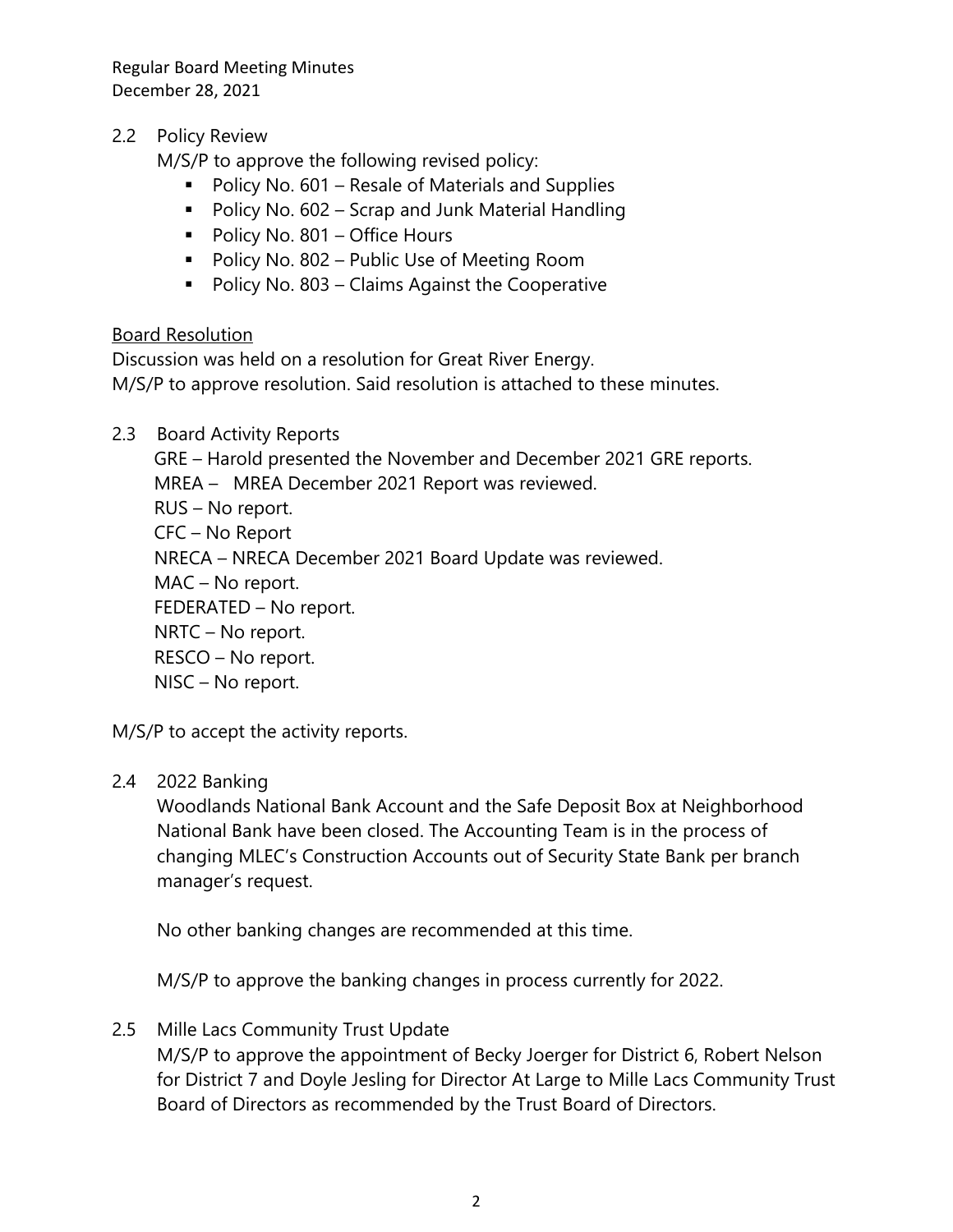Regular Board Meeting Minutes December 28, 2021

## REPORTS

3.1 Safety Control

Deanna Soderberg presented *Hearing Conservation and Oil Spill* on December 14th. Cuyuna Range Medical Center presented *First Aid & CPR Training* for all employees on December 15<sup>th</sup> and 16<sup>th</sup>.

The current 2021 Safety Cross were reviewed.

# SCHEDULED MEETINGS

4.1 GRE Regional Meeting, Hinckley, MN and Online Wednesday February 9, 2022 Attending: Harold Harms will be attending as GRE Director. Barb Welty and Sarah Cron will attend in person. Don Appel, Aileen DeMenge, Carol Pundt, Mike Reem and Bruce Robinson will attend virtually at MLEC office.

4.2 NRECA Annual Meeting, Nashville, TN and Online March 6 – 9, 2022 Attending: All directors will be attending online at MLEC office. 2021 Voting Delegate was Harold Harms, Alternate was Don Appel. M/S/P to appoint Harold Harms as NRECA 2022 Voting Delegate and Bruce Robinson as the alternate.

- 4.3 MREA Annual Meeting, RiverCenter, St. Paul, and Online Tuesday – Wednesday, March 15 – 16, 2022 Attending: Aileen DeMenge, Harold Harms, Mike Reem, Bruce Robinson and Sarah Cron will be attending in person. Barb Welty will be attending as MREA Director. Carol Pundt will attend virtually. 2022 Voting Delegate – Carol Pundt Alternate: Mike Reem M/S/P to appoint Mike Reem as the voting delegate and Carol Pundt as the Alternate as Mike will be attending the meeting in person.
- 4.4 CoBank Regional Meeting, J.W. Marriott Mall of America, Minneapolis, MN March 17 – 18, 2022 Attending: All directors except Don Appel, Sarah Cron and Lincoln Messner.
- 4.5 Other Meeting Information Three month look ahead @ MLEC Board meeting NON-Reoccurring Agenda Items: